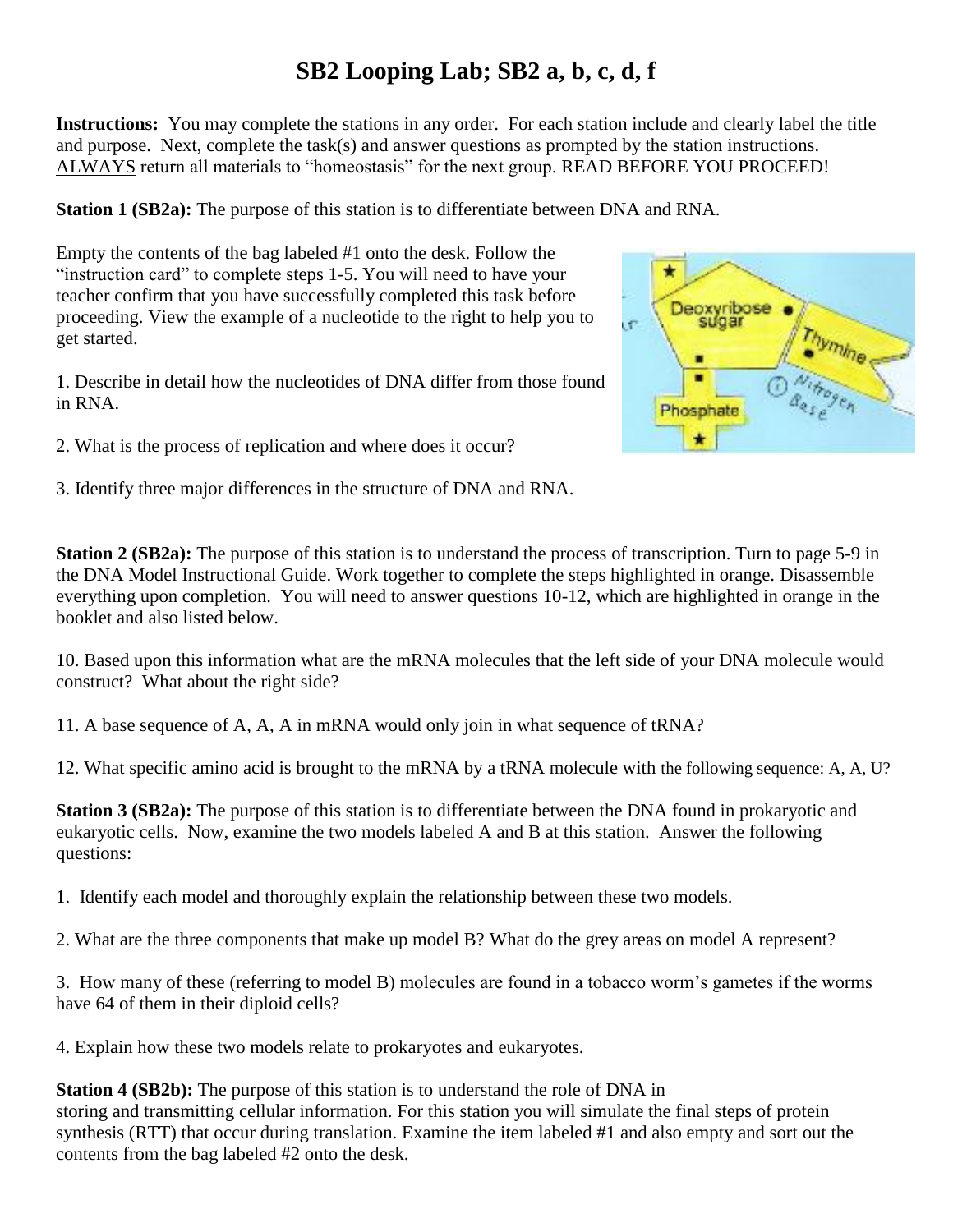1. What does the large red object represent on item #1? What does the blue strip represent? Remember that this station represents the final step of protein synthesis (RT**T**; translation).

2. Consider the contents of bag #2 to answer the following three questions. What do the pink items represent? What do the three letters on the pink items represent? What do the yellow items represent? Remember that this station represents the final step of protein synthesis (RT**T**; translation).

Next, use you knowledge of protein synthesis and translation to manipulate the items in bag #2 to their appropriate locations on item #1. You are essentially translating the genetic code into a protein (one gene, one protein), but do not forget to use the orange codon sheet to help you. When you are finished, ask the teacher for the answer key to ensure you understand this process. After completing this task, answer the questions below.

3. Where in eukaryotic cells does this process occur?

4. Thoroughly explain the role of DNA and RNA is storing and transmitting cellular information. In other words, explain the entire protein synthesis (RTT) process.

**Station 5 (SB2b):** The purpose of this station is to understand the entire process of protein synthesis. Open the PowerPoint titled "SB2 Looping Station 5 Directions." Simultaneously work through the PowerPoint, while also using the manipulatives per the instructions on the PowerPoint. This may be completed on the laptop or the Smart Board.

1. What is the function of RNA polymerase and which bonds are broken in the process?

2. Describe what happens after transcription is complete (slide 16)?

3. Considering the entire protein synthesis process, what is the role of DNA in storing and transmitting information?

**Station 6 (SB2b):** The purpose of this station is to understand where in eukaryotic cells each step of RTT takes place. Empty the contents of the bag and examine the animal cell. Place each of the labels onto the appropriate Velcro tab.

1. Make a simply sketch of the labeled cell when you are finished.

**Station 7 (SB2d):** The purpose of this station is to understand how mutations can lead to new traits. Use a visà-vis pen to complete the sheet titled "mutations" Be sure to erase your answers when completed with the station.

1-5. Answer questions 1-5 that accompany this station

**Station 8 (SB2f):** The purpose of this station is to understand the use of DNA technology. On either side of the room you will find three posters on DNA Technology. Read through each poster and answer the questions that follow. There are a total of 7 questions for this station.

1-7**.** Answer the 7 questions that accompany this station.